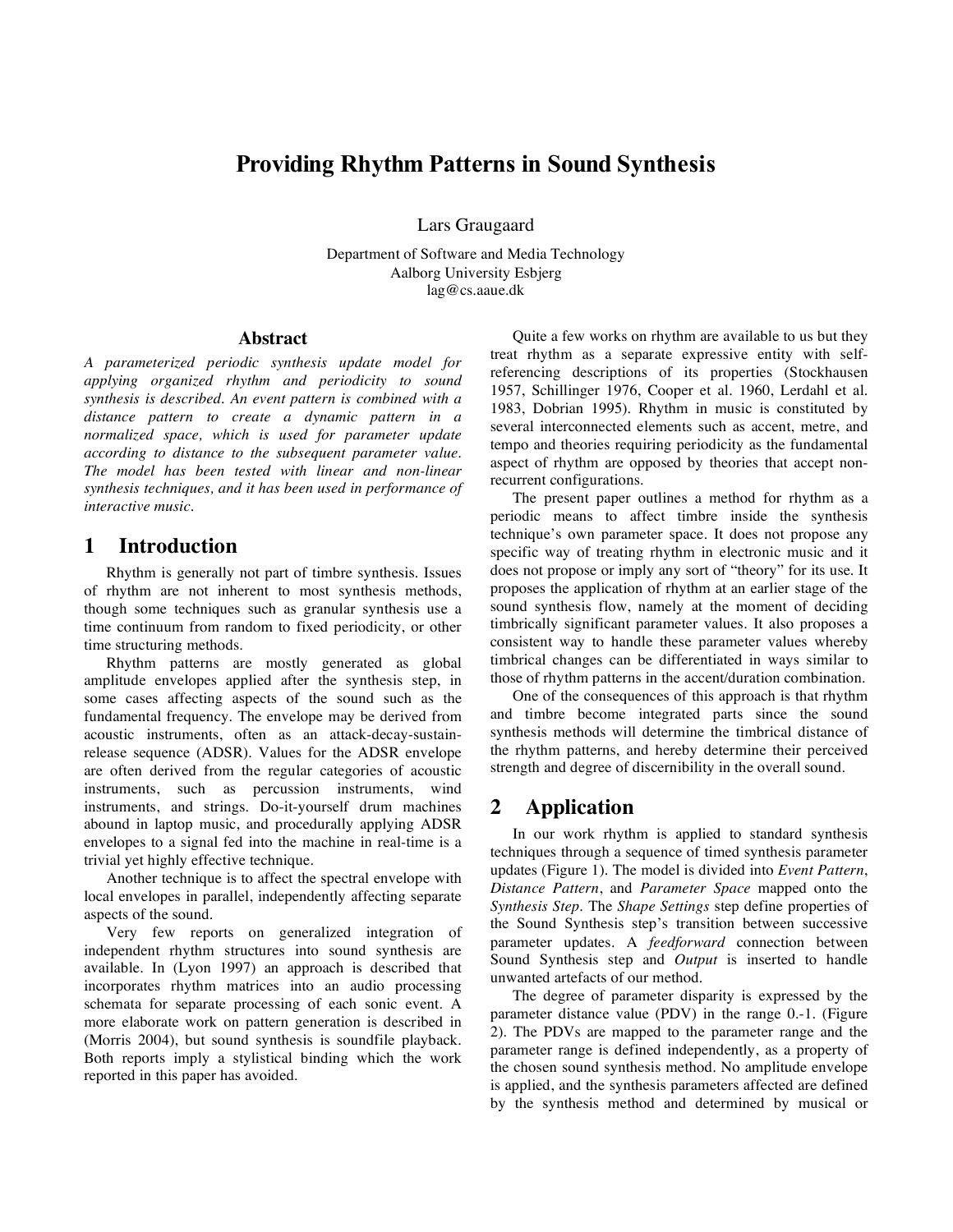compositional decisions. The result is a dynamic, rhythmizised pattern of changes to the synthesis timbre.



Figure 1. System layout.

#### **2.1 Parameter Storage**

The primary parameters are divided into a *Distance Pattern* for PDV storage and an *Event Pattern* for metrical and probabalistic control. A sequence of event delta times and event propabilities make up the Event Pattern, and the Distance Pattern contains a sequence of PDVs. The Event and Distance Patterns can contain different number of entities and the model is exposed to real time affecting. A feedforward link to the synthesis step has been inserted as discussed in section 2.4, to compensate for artefacts mainly caused by lack of amplitude control. Secondary parameters are a number of *Shape Settings*, discussed in section 2.3.1.

### **2.2 Event Pattern**

Events are algorithmically generated, securing constant statistical characteristics inside a constantly varying rhythm. Event Patterns can have a variable length in the range 1-32 main events. Duration and weight of each event can be dynamically updated, and events at pulse subdivision locations as well as a window of randomization for each event can be applied. A stability value for measure group, single measures, and at inter-pulse level provide a focus/nebulous continuum for dynamic event variation.

### **2.3 Distance Patterns**

A Distance Pattern is a sequence of PDVs in the normalized range. It is used in place of a traditional accent pattern, but can better be compared to a sound pattern. A PDV determines the distance in parameter space from the preceeding value, and the PDV sequence expresses the varying diversification of the parameters as a sequence of implied timbre differences of a synthesis model.

This suggests a timbre affection layer, but the model has no knowledge of the timbre itself. Consequently, some degree of entropy is introduced, but the patterns are clearly discernable according to the Distance Pattern, because the sequence of PDVs provide enough difference to perceptualy articulate the pattern. PDV is hereby equivalent to amplitude because larger distances provide clearer event onset. The synthesis method is fundamental in determining the *sound* output, but the parameter range has a large effect on the *intensity* of the output. Parameter ranges are chosen and affected for the desired degree of contrast among rhythm events, where larger contrast provides higher intensity.

Different procedures for fanning out the PDVs have been tested. The PDVs are used for calculating the next output in a normalized space according to the familiar equation

$$
n = (n-1) \pm d + (R - 0.5 * r),
$$
 (1)

where *d* is distance and *r* is the window size centered at *d* relative to *n-1* for *n* to fall within, as a random number *R* in the range *0-r*. An algorithm takes care of keeping *n* inside the range 0.-1. at the expected distance.



Figure 2. PDV instantiation – code example.

The window size *r* provides irregularity to the pattern and to the pattern's overall direction. The changing sign will vary the pattern while the PDV sum will direct the pattern's spectral centroid upwards if ∑*d* is positive and downwards if negative. The changing of the sign of *d* will be the determining factor of this. The sign changes statistically 50/50 but the execution of each pattern will normally be either positive or negative, because even in cases where the number of positive/negative signs is at 50/50, then the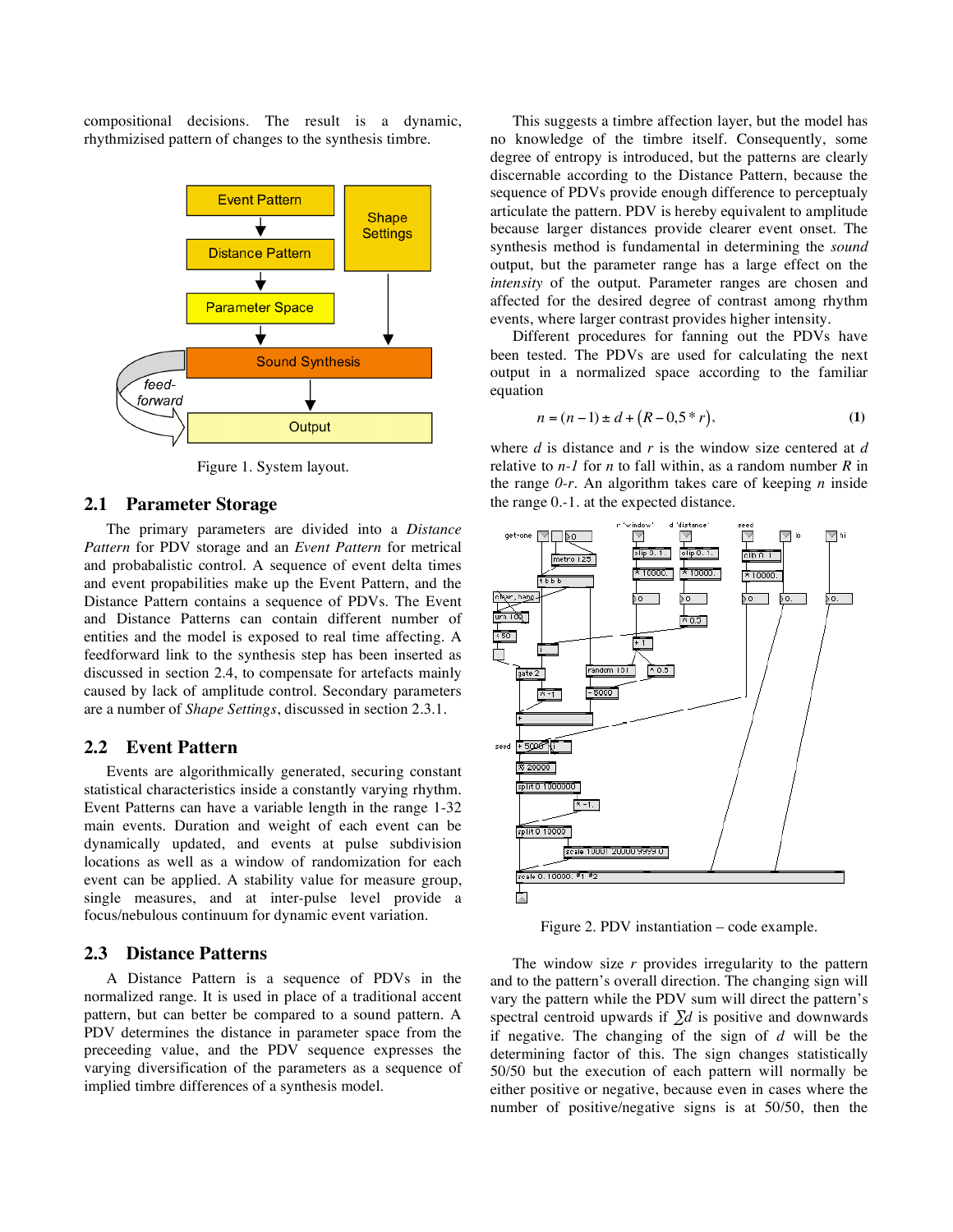values will not balance out if the sum of positive *d* does not equal the sum of negative *d*.

### *2.3.1 Shape Settings*

Transition time between parameter values are used to affect a pattern's articulation. It can be compared to the attack portion of an ADSR envelope, and can be instantaneous or gradual up to the total duration of the event. This will change the degree of 'roughness' of the rhythmization of the sound synthesis.

An equivalent to the release stage of the ADSR envelope is introduced, in that the parameter is ramped to a fixed value in the last portion of the event's duration.

### **2.4 Real-time Transformation**

An interesting case of real-time transformation is through analysis of the synthesis output. This is a required step because we introduce a degree of entropy, and we want to make sure that we stay within the limits of what is perceptually acceptable (and technically legal). We therefore want to feed perception related data into the output step of the model. Ironically, amplitude data is the most relevant for this. Not addressing the amplitude in our model does not mean that amplitude does not affect the synthesis in significant ways. On the contrary, output amplitude may be very much affected but it is a property particular to the chosen synthesis method, the exposed parameters, and their range. Our primary concern is therefore to compensate for unwanted changes in output amplitude, and the feedforward step will handle this. Feedforward into the output step must be handled case-by-case, and is discussed further in sections 3.1 and 3.2.

# **3 Output Models**

A couple of cases are presented that present vastly different results according to the two categories of linear and non-linear synthesis.

#### **3.1 Linear Synhesis: additive synthesis**

We update parameters continuously and only output when the Event Pattern requests a new rhythm event.

Sound analysis/resynthesis by frequency components is not readily applicable to the PDV when no modification of the spectrum is taking place. The continuity of the resynthesis is broken, since its update does not happen in accordance with the timed receipt of the analysis data. The resynthesis becomes instead a 'snapshot' of the analyzed sound, defined by the delta time of the Event Pattern. This means that sound is not continuous any longer, and the relationship between the analysis and the resynthesis becomes vague, if not entirely obscure.

A more conventional mapping space comes into play when a PDV pattern is inserted between input signal analysis and spectrum modifications of its continuous resynthesis. The PDV determines the degree of modification in accordance with properties of the mapping space and the signal being analyzed.

An analysis-feedforward step in the time-scale <3 sec. between signal input and the model's output compensates for amplitude spikes outside legal values.

### **3.2 Non-linear Synthesis: signal modulation**

Simple frequency modulation is used where carrier frequency, modulator frequency, and modulator index is subjected to the output of our model. Since the synthesis is algorithmically generated, the Distance Pattern has significant influence on the long-term timbre evolution. The range of timbre change is determined by the range of the exposed synthesis parameters but the Distance Pattern clearly creates discernible timbre events inside this timbre space. The shape parameters ramp-on and ramp-off influence the smoothness and distinctness of the events and the overall direction of the sequence becomes also a significant period identifier.

The direction taken by a sequence depends on the sum of PDVs so that if the sum is negative the timbre of the sequence moves in one direction, while a positive sum moves in the opposite direction. Direction is understood as directional tendency of the spectral centroid and a sequence will only move if the sum of the PDVs is non-zero. The sign is important in determining the overall direction of the sequence. A sequence consists of a sum of distance values, and if the sequence shouldn't move then the sum of the distance values should be zero.

The analysis-feedforward connection is inserted between the synthesis and output. This catches sudden energy increases due to some unforeseen combination of the synthesis parameters affected by our model.

# **4 Performance Use**

The Event Patterns are flexible in performance because they can display recognizable pulse, irregular pulse, or no pulse. The random window function is capable of randomizing the Distance Patterns to the extend that the patterns are entirely hidden and only the random values are applied. Event Patterns can be aligned with other actions in the system, period or trigger based, making for easy integration. The model does not require much computing power and does not display any latency. The model generates autonomous patterns, but the patterns can be interferred with in performance without upsetting their immediate direction of development in an unnatural way.

### **5 Conclusions**

The model holds certain promise because it is able to produce sonically coherent results that are straight-forward and intuitive to affect procedurally, manually, and